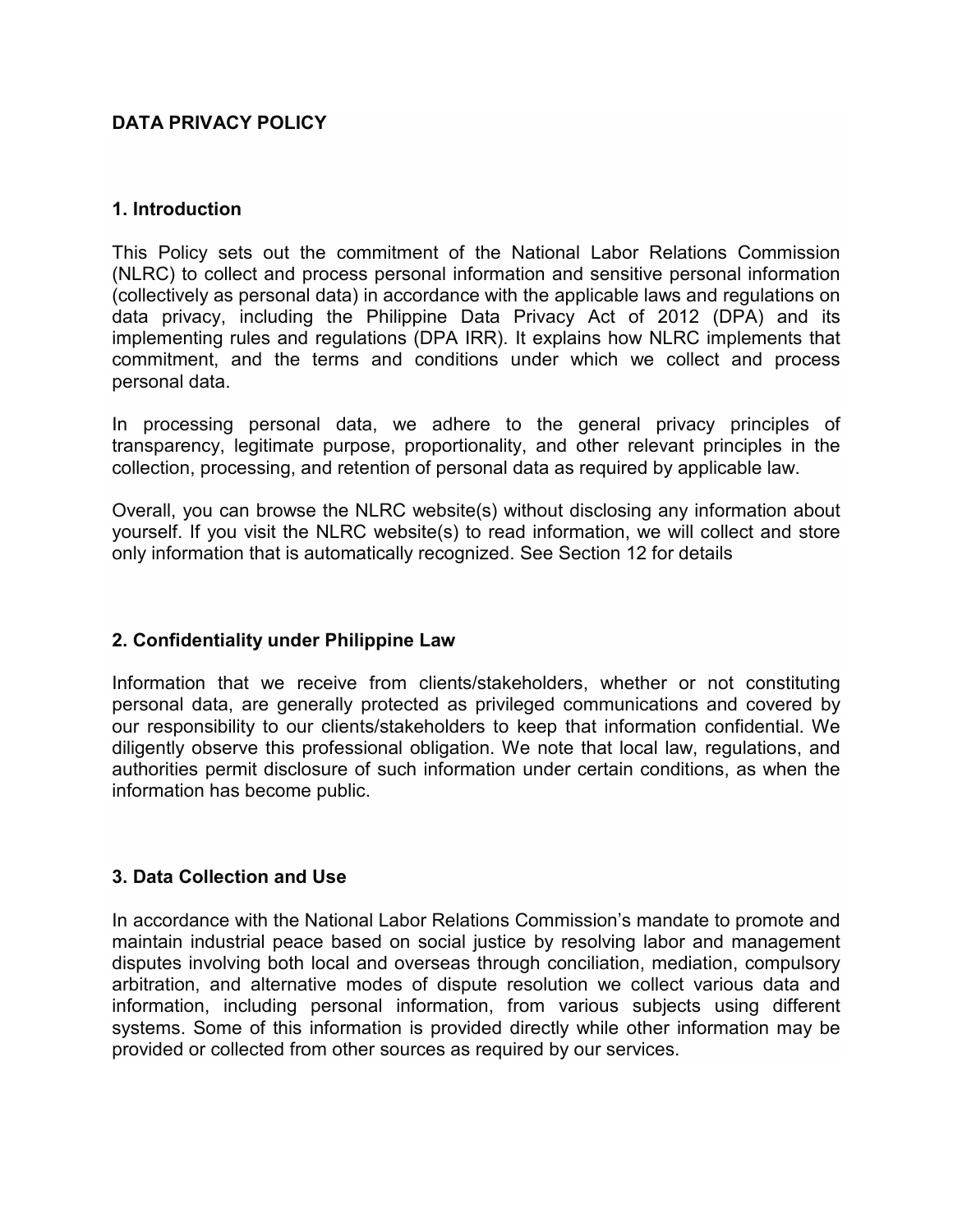We process and collect personal information for a lawful purpose connected with our functions and activities of administering Batas Pambansa 79, as amended, and other existing and relevant laws.

We collect personal information directly from clients/stakeholders when they:

- as a client/stakeholder, fill out a NLRC registration form either online or in hard copy;
- register, use, or avail of various NLRC services.

In addition, we may be able to obtain personal data in other ways. These include where a natural or juridical person

(i) enters into an agreement with us, whether or not written, including an employment contract, bidding documents, or other contracts to avail of our services or service contract;

- (ii) submits to us any application, form, request, notice, or some other document;
- (iii) inquires after or applies for internship or employment;
- (iv) becomes an employee, officer, consultant, intern, supplier, or service provider;

(v) accesses, browses, visits, or uses any of our websites, platforms, social media presence, and other online presence;

(vi) avails of our e-services (i.e. eRequest for assistance, eRequest for Certificate of Pending/No Pending Case etc.); or

(vii) otherwise provides us with personal data, whether directly or through another person (i.e. 8888 Citizens' Complaint Center, DOLE hotline 1349, CSC Contact Center ng Bayan and email).

On the categories of personal data that we collect and process, these would be the data that our clients/stakeholders or other data subjects provide to us:

- name and personal particulars such as contact details, sex, address, birth date, education;
- signature;
- government ID details;
- employment details;
- civil status;
- foreign address and visa;
- photographs;
- images via CCTV and other similar recording devices and processes which may be observed when visiting our offices; and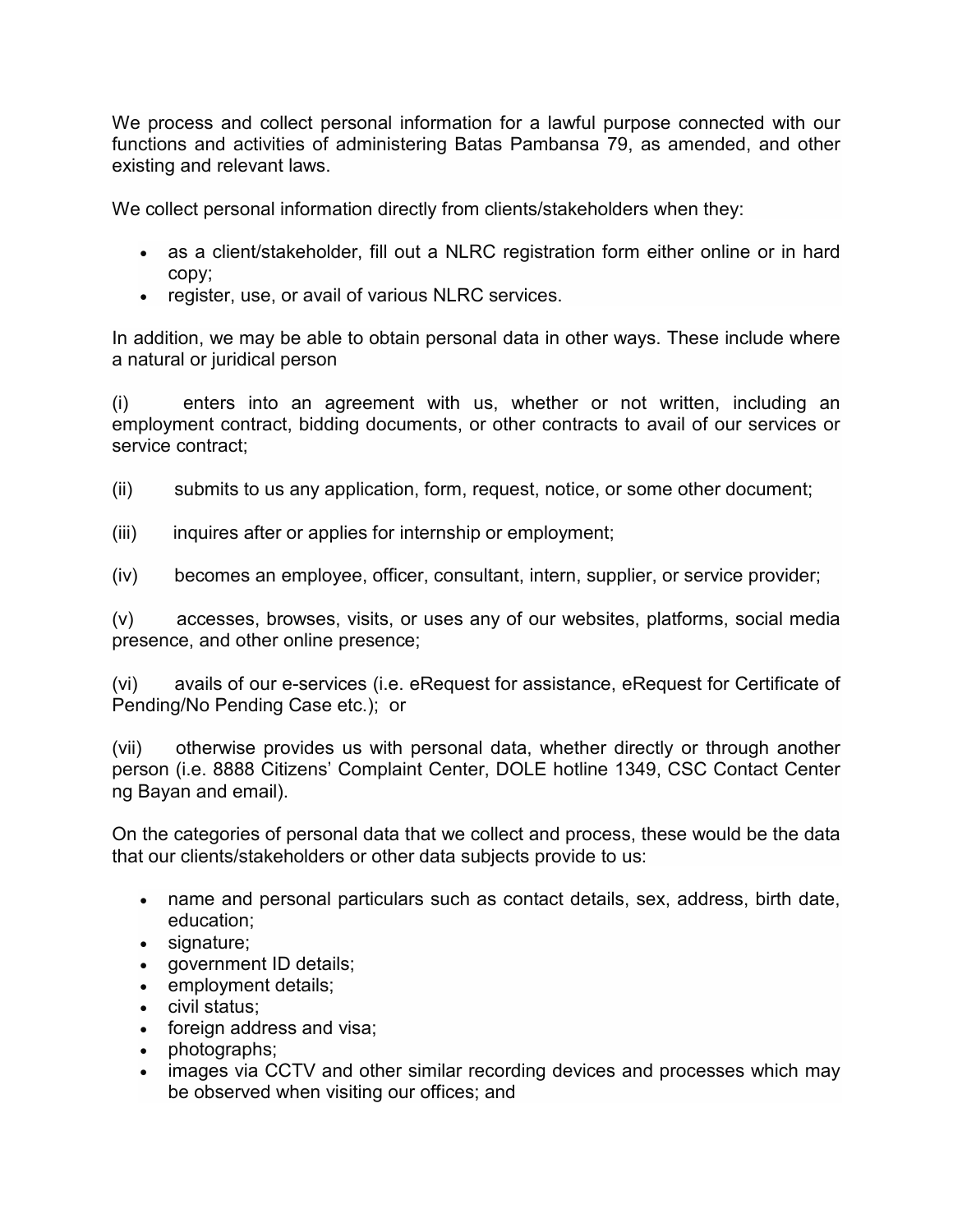• other information that was included in the SEnA and Complaint form.

We collect and process personal data to:

- Perform our duties in accordance with our mandate;
- Respond to queries, requests, and complaints and improve how we interact with our clients/stakeholders;
- Conduct studies and researches for the purpose of statistics, reviewing, developing, and improving our services;
- Reach out to clients/stakeholders regarding SEnA and Compulsory Arbitration (Mandatory Conciliation and Mediation);
- Further improve our Electronic Case Tracking System (eCTS); and
- Perform other such activities permitted by law or with consent from our clients/stakeholders.

We may also disclose information, whether intended to be kept confidential or not, upon lawful request by a governmental authority, in response to a court order, or when required by applicable law.

# **4. Consent and other lawful criteria for collection and processing**

Where you, as our client/stakeholder, have provided us with your personal data through any of the interactions mentioned in Section 3, in providing or making available the personal data, you agree and consent to our collecting, using, disclosing, sharing, and otherwise processing the personal data for the Purposes, and in the manner and under the terms and conditions, in this Policy.

Applicable law allows us to process your personal data in accordance with other criteria or where the data is not covered by the DPA.

# **5. Scope and method of collection and processing**

We utilize standard manual and computerized methods, and systems to file, store, and process personal data. Collection and processing of personal data will be undertaken in accordance with the principles set out in this Policy and as required by law.

### **6. Data Protection**

We fully recognize the value of your personal information particularly as it may include sensitive personal information such as your gender, government-issued IDs, etc.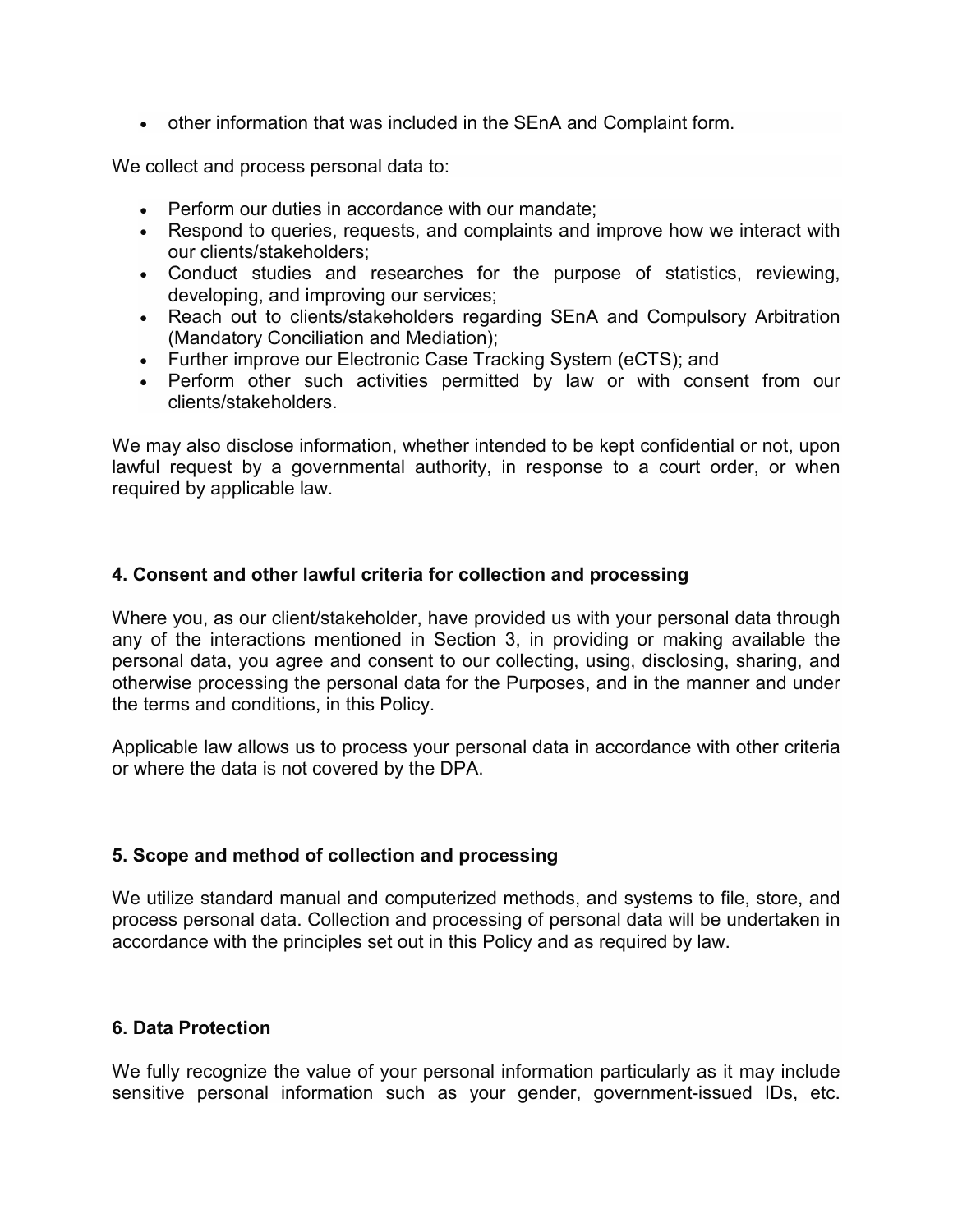Appropriately, we strive to maintain the confidentiality, integrity, and availability of your personal information by employing physical, technological, and procedural safeguards. We undertake reasonable precautions to protect personal information in our possession from loss, misuse, and unauthorized access, disclosure, alteration, and destruction.

We train our employees to properly handle your information. Whenever we engage with other institutions both local and overseas, we require them to protect personal information aligned with our own security standards.

# **7. Data Storage**

Your personal information shall be retained for as long as the purpose for which it was collected, and such other purposes that you may have consented to from time to time, remains in effect and until such time as it is no longer required nor necessary to keep your information for any other legal or regulatory purposes.

## **8. Rights of Data Subjects**

Under the DPA, data subjects have the following rights:

- Right to object As a data subject, you have the right to indicate your refusal to the collection and processing of your personal data unless the processing is required pursuant to a subpoena, lawful order, or as required by law.
- Right to access Upon your request, you may be given access to your personal data that we collect and process insofar as allowed by law.
- Right to rectification  $-$  You have the right to dispute any inaccuracy or error in your personal data and may request us to immediately correct it. Upon your request, and after the correction has been made, we will inform any recipient of your personal data of its inaccuracy and the subsequent rectification that was made.

The rights mentioned under this item are not applicable if personal data are processed only for legal and statutory compliance, scientific and statistical research purposes, among others. Your rights as a data subject are also subject to other limitations provided by law and whose exercise is in a reasonable and non-arbitrary manner, and with regard to rights of other parties.

### **9. Data Breaches**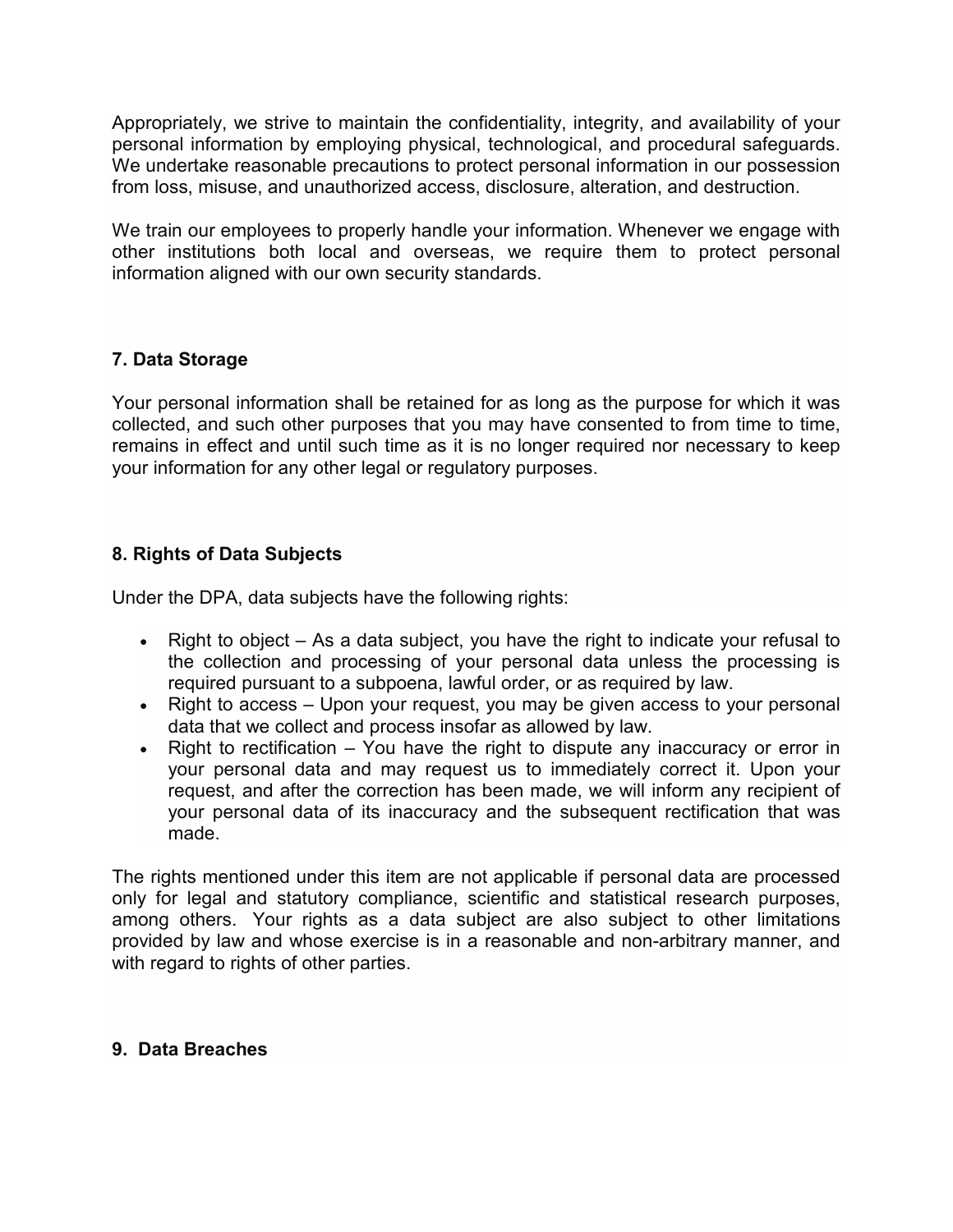We will comply with the relevant provisions of rules and circulars on handling personal data security breaches, including notification to you or to the National Privacy Commission, where an unauthorized acquisition of sensitive personal information or information that may be used to enable identity fraud has been acquired by an unauthorized person, and is likely to give rise to a real risk of serious harm to the affected data subject. Please note that under applicable law, not all personal data breaches are notifiable

# **10. Disclosure Pursuant to Judicial or Government Subpoenas, Warrants or Orders**

We reserve the right to disclose your personally identifiable information as required by law and when we believe that disclosure is necessary to protect our rights and/or comply with a judicial proceeding, court order, or legal process served on us.

## **11. Website Analytics**

When you access our websites, we may collect non-personal information, such as those provided by your device, which may include the IP address, operating system, browser type and version, and other machine identifiers. Google Analytics is being used to track website performance. It gathers non-personal information from the browser whenever the site is visited. This may include the computer's Internet Protocol (IP) address, browser type, browser version, pages visited, date and time of visit, and time spent on these pages, among others. These are reported through aggregated data that in no way will identify an individual.

### **12. Cookies and Other Technologies**

As described above, we sometimes collect anonymous information from visits to our website(s) to help us provide better service. We use the information that we collect to measure the number of visitors to the different areas of our website(s), and to help us make our website(s) more useful to visitors. This includes analyzing these logs periodically to measure the traffic through our servers, the number of pages visited and the level of demand for pages and topics of interest. The logs may be preserved indefinitely and used at any time and in any way to prevent security breaches, and to ensure the integrity of the data on our servers.

We collect the anonymous information we mentioned above through the use of various technologies, one of which is called "cookies". A cookie is an element of data that a